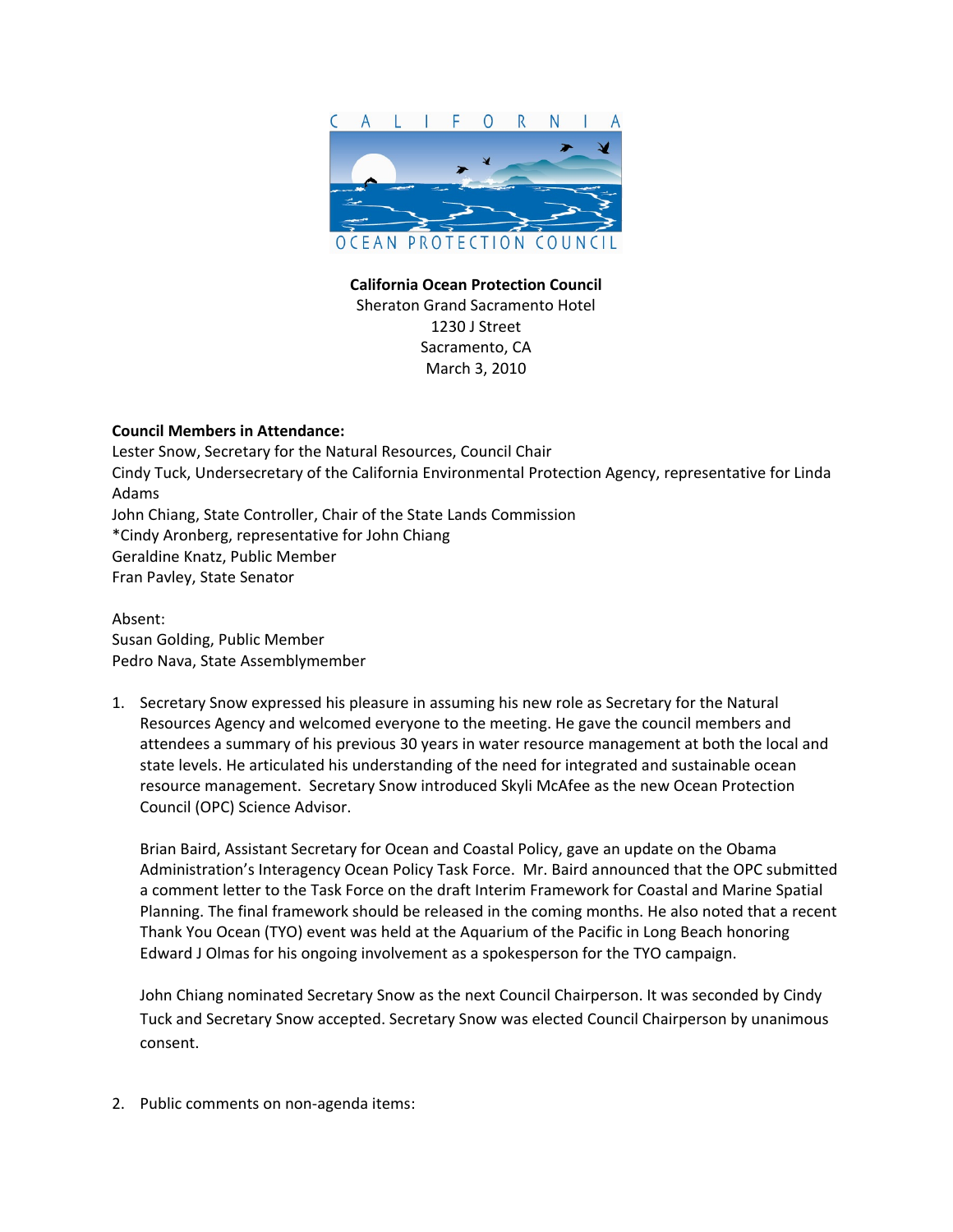- Dr. Jan Freiwald ‐ Reef Check California ‐ Thanked the council and staff for supporting the collection of baseline data for the Marine Life Protection Act (MLPA). Reef Check will be participating in the effort through its citizen scuba surveys.
- Dr. Chris Pincetich Sea Turtle Restoration Project- announced an open comment period ending on April 23, 2010 for NOAA's proposed critical habitat areas for leather back sea turtles. He requested a letter of support from the OPC.
- Samantha Murray Ocean Conservancy thanked the council for their support for MLPA monitoring and announced that baseline data is starting to be collected on the North Coast.
- 3. Dr. Amber Mace presented the report of the Executive Director, which highlighted OPC accomplishments including progress on the California Climate Adaptation Strategy, Collaborative Fisheries Research, Aquaculture, and a LiDAR report. Looking ahead, she spoke of OPC's future priorities on Seafloor Mapping, the MLPA, the evaluation of Marine Life Management Act (MLMA), the California Fisheries Challenge, Marine Debris legislation, and Marine Spatial Planning. She requested Council approval of recommended appointees for an expert advisory panel to assist with the OPC program evaluation.

Geraldine Knatz asked for information on the contractor conducting the OPC program evaluation. Wendy Pratt with the NewPoint Group, described her organization's experience as an independent evaluator of agencies in resource management.

It was moved (Tuck) and seconded (Chiang) to consider the appointment of the recommended members of the OPC Evaluation Expert Advisory Panel and delegate authority to the council chair to appoint replacement members.

**APPROVED** Ayes: Chiang, Knatz, Pavley, Tuck Nays: 0

4. Sam Schuchat, presented the report of the Council Secretary, in which he announced that the MLMA Lessons Learned Report is scheduled for release in a few weeks. He gave updates on the Sustainable Seafood Program and the Dungeness Crab Task Force, and he announced that in the coming week a report will be issued on the environmental assessment of single use vs. reusable bags. He also mentioned that OPC staff is developing protocols for carbon sequestration in fresh water and presented the current OPC budget.

He announced that Project Manager Cina Loarie will be leaving to pursue a master's degree in Nursing, and Project Manager Christina Cairns is moving on to NOAA's Coastal Services Center. He introduced the new Sea Grant Fellows Erinn McKell, Pam Rittelmeyer, and Elizabeth Rogers, and the new OPC lawyer Kyle Nast.

5. Skyli McAfee expressed that she is very pleased to be the newly appointed Executive Director of Ocean Science Trust and the OPC Science Advisor. She thanked Steve Weisberg for his excellent management as the interim advisor. She highlighted the oil and gas study report that will be coming in the spring. She also stated that the MPA Monitoring Enterprise's North Coast Plan will be reviewed in April and eleven baseline monitoring programs will be underway by the spring in the North Coast. In addition, she mentioned that OST is continuing to work with OPC on the Wetlands Carbon Sequestration Initiative with workshops and ongoing peer reviews.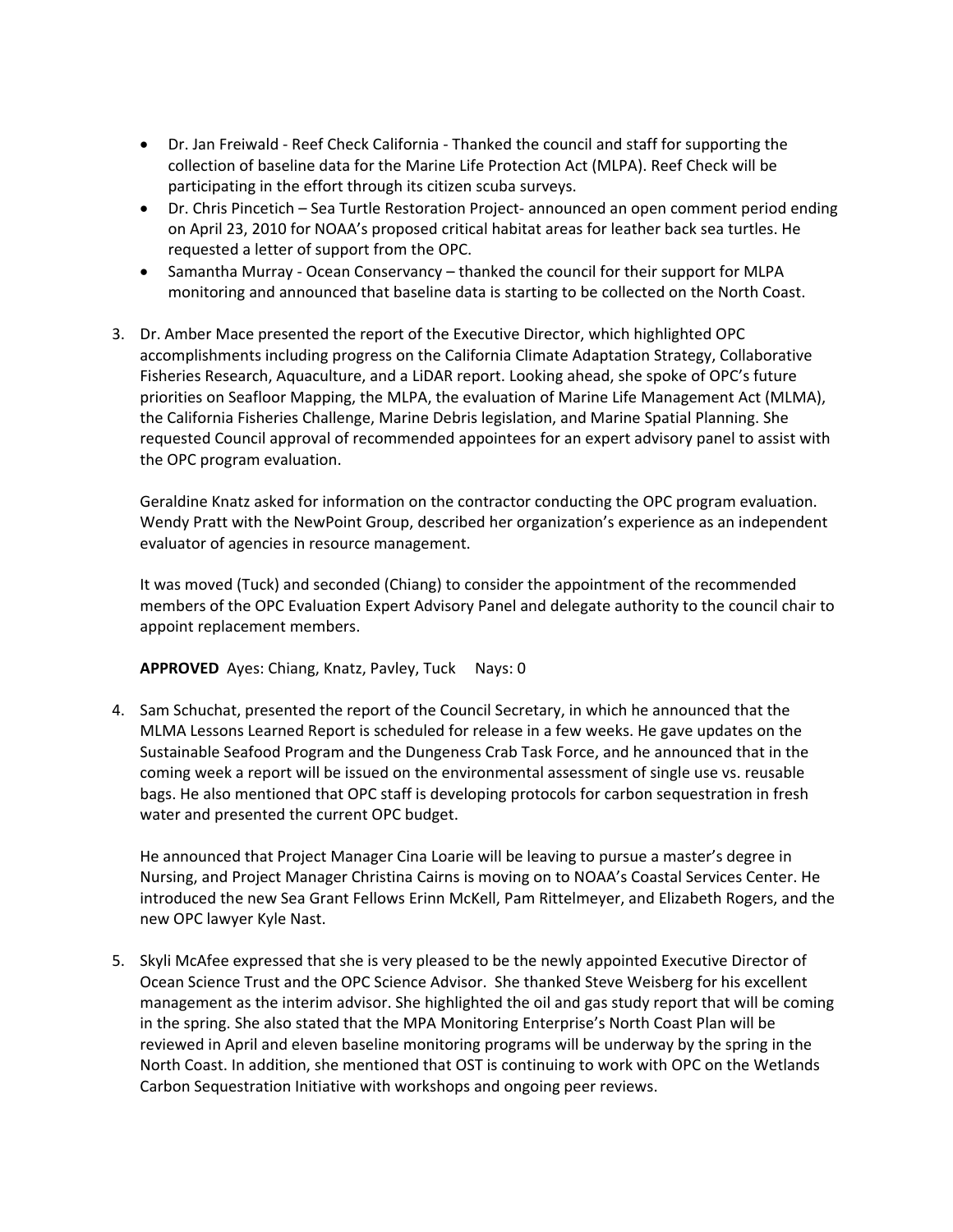6. Brian Baird announced that the California World Ocean (CWO) Conference will take place at the San Francisco Hyatt Regency Hotel September 7‐10, 2010. Over \$100,000 has been raised in sponsorship from philanthropic organizations, federal agencies, private industry, academia, and the Port of Los Angeles. The Call for Presentations is due on April 15. Dr. Amber Mace said that there will be an OPC meeting on the first day of the conference.

Rachelle Fisher, Former Sea Grant Fellow, Consultant to the Dungeness Crab Task Force, reported on the recent meeting and accomplishments of the Dungeness Crab Task Force.

## **Public Comment:**

● Maggie Ostdahl - Environmental Defense Fund (EDF) – Expressed her appreciation of the hard work of OPC and Dungeness Crab Taskforce (DCTF) and that the taskforce has added much needed expertise and made critical moves to advance the management of this fishery.

Christina Cairns, Project Manager, announced that former Secretary Chrisman submitted comments on the President Obama's Interagency Ocean Policy Task Force Interim Framework. She stated that OPC has begun coordinating among state agencies and is considering forming a subcommittee of the California GIS Council for data sharing and identifying data gaps.

## **Public Comment:**

- Leila Monroe Natural Resources Defense Council (NRDC)‐ Discussed NRDC's recommendations for the Interim Framework. She stressed the importance of publically available and transparent baseline data.
- Samantha Murray Ocean Conservancy Asked the council to please consider the hallmarks of the MLPA when moving ahead with MSP.
- 7. Sam Schuchat discussed state legislation, including bills that are being drafted regarding: reducing marine debris, marine spatial planning, sustainable seafood, salmon and steelhead restoration projects, and artificial reefs.

Dr. Amber Mace discussed federal legislation in which an ocean observation bill and a coastal restoration act have been signed into law. She pointed out that bills the OPC is tracking are the National Sustainable Offshore Aquaculture Act, Climate legislation, the Renewable and Environmental Energy Research Act, as well as a Harmful Algal Bloom Research and Control Amendment Act.

- 8. Laura Engeman, Project Manager, introduced the panel on Hydrokinetic Energy Development and each of the speakers:
	- *Ian Caliendo, Pacific Gas and Electric Company*
	- *Cordel Stillman, Sonoma County Water Resources Agency*
	- *Tom Luster, California Coastal Commission*
	- *Sarah Henkel, Hatfield Marine Laboratory, Oregon State University*
	- *Jena Carter, The Nature Conservancy*

Following the presentations, there was a question and answer session with the panelists and council members. Laura Engeman made a recommendation that the OPC adopt a resolution to establish the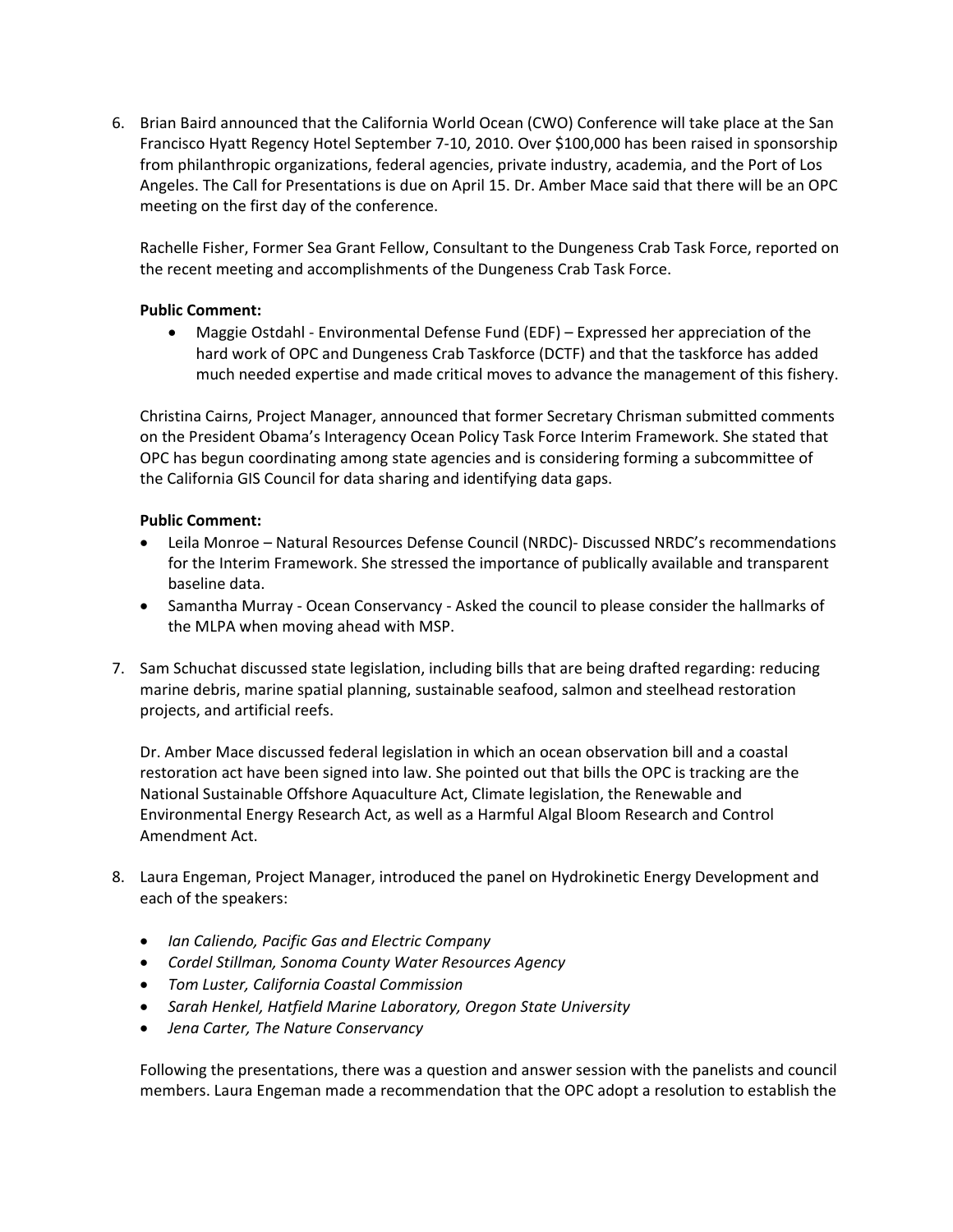California Marine Renewable Energy Working Group and to support the collection and dissemination of state agency data for use in marine renewable energy planning and management.

It was moved (Tuck) and seconded (Aronberg).

# **Public Comments:**

- Joan Barminski Department of the Interior, Minerals Management Service ‐ Expressed support for the staff recommendation and looks forward to future opportunities for collaboration.
- Leila Monroe Natural Resources Defense Council Spoke in support of the creation of a working group and stressed the importance of making regulation both more effective and more protective.
- Paul Siri Private Ocean Policy Consultant Spoke in favor of the recommendation for a working group.
- Heather Kerkering –Central and Northern California Ocean Observing System (CeNCOOS) -Encouraged the council to adopt the resolution for a working group and expressed interest in being a part of it.
- Eugenia Laychak California Energy Commission Expressed support for acting as co-chair of the working group and thanked OPC for forming the informal group that has been in place.

**APPROVED** Ayes: Aronberg, Knatz, Tuck Nays: 0

- 9. Skyli McAfee introduced Dr. Gary Griggs, OPC Science Advisory Team (SAT) co-chair, who presented the *Spotlight on Science*. Dr. Griggs discussed the SAT's Consensus Statement on Ocean Observing.
- 10. Sheila Semans, Project Specialist, gave an overview of the current status of Ocean Observing efforts being led by OPC.

It was moved (Tuck) and seconded (Knatz) to accept a recommendation to consider and possibly adopt a resolution to continue support of Ocean Observing in California.

### **Public Comments:**

- Chris Cohen ‐ Southern California Ocean Observing System ‐ Encouraged the council to adopt the resolution.
- Heather Kerkering Central and Northern California Ocean Observing System (CeNCOOS) -Encouraged the Council to support more funding for Ocean Observing Systems.
- Dominic Gregorio State Water Board Spoke in support of the recommendation.
- Paul Siri Private Ocean Policy Consultant Emphasized the need for better information for management and recommended that the council approve the resolution.

**APPROVED** Ayes: Aronberg, Knatz, Tuck Nays: 0

11. Valerie Termini, Project Manager, gave an overview of AB 1217 requiring the OPC to develop a sustainable seafood promotion program in California and described the role of a California Sustainable Seafood Advisory Panel in assisting OPC staff to implement this mandate.